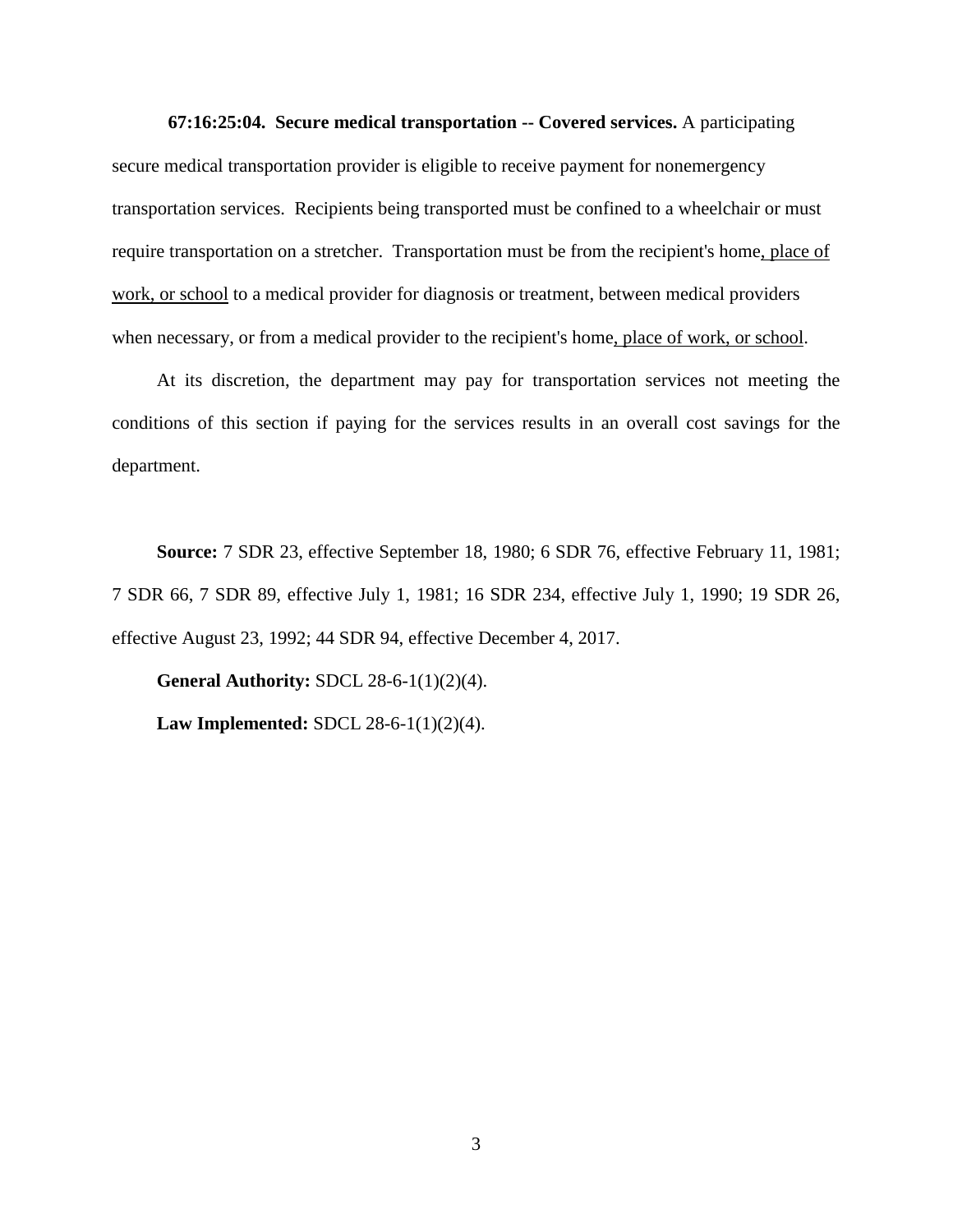**67:16:25:06.01. Transportation services provided by community transportation provider.** Community transportation services are covered if the following requirements are met:

(1) The transportation provider is a governmental entity or registered as a nonprofit organization with the South Dakota Secretary of State;

(2) The transportation provider is domiciled in the State of South Dakota or enrolled as a Medicaid transportation provider in the entity or organization's state of domicile;

(3) The entity or organization has a signed transportation provider agreement with the department to furnish nonemergency medical transportation to recipients;

(4) Transportation is from an eligible recipient's residence, bus stop nearest to the recipient's residence, place of work, or school to a medical provider, between medical providers, or from a medical provider to the recipient's residence, bus stop nearest to the recipient's residence, place of work, or school. A recipient's residence does not include a hospital, penal institution, detention center, campus setting, nursing facility, an intermediate care facility for individuals with intellectual disabilities, or an institute for the treatment of an individual with a mental disease;

(5) Transportation is to or from medically necessary examinations or treatment when the services are covered under article 67:16 and are provided by a provider who is enrolled or eligible for enrollment in the medical assistance program; and

(6) Transportation is to the closest facility or medical provider capable of providing the necessary services, unless the recipient has a written referral or a written authorization from a medical provider in the recipient's medical community.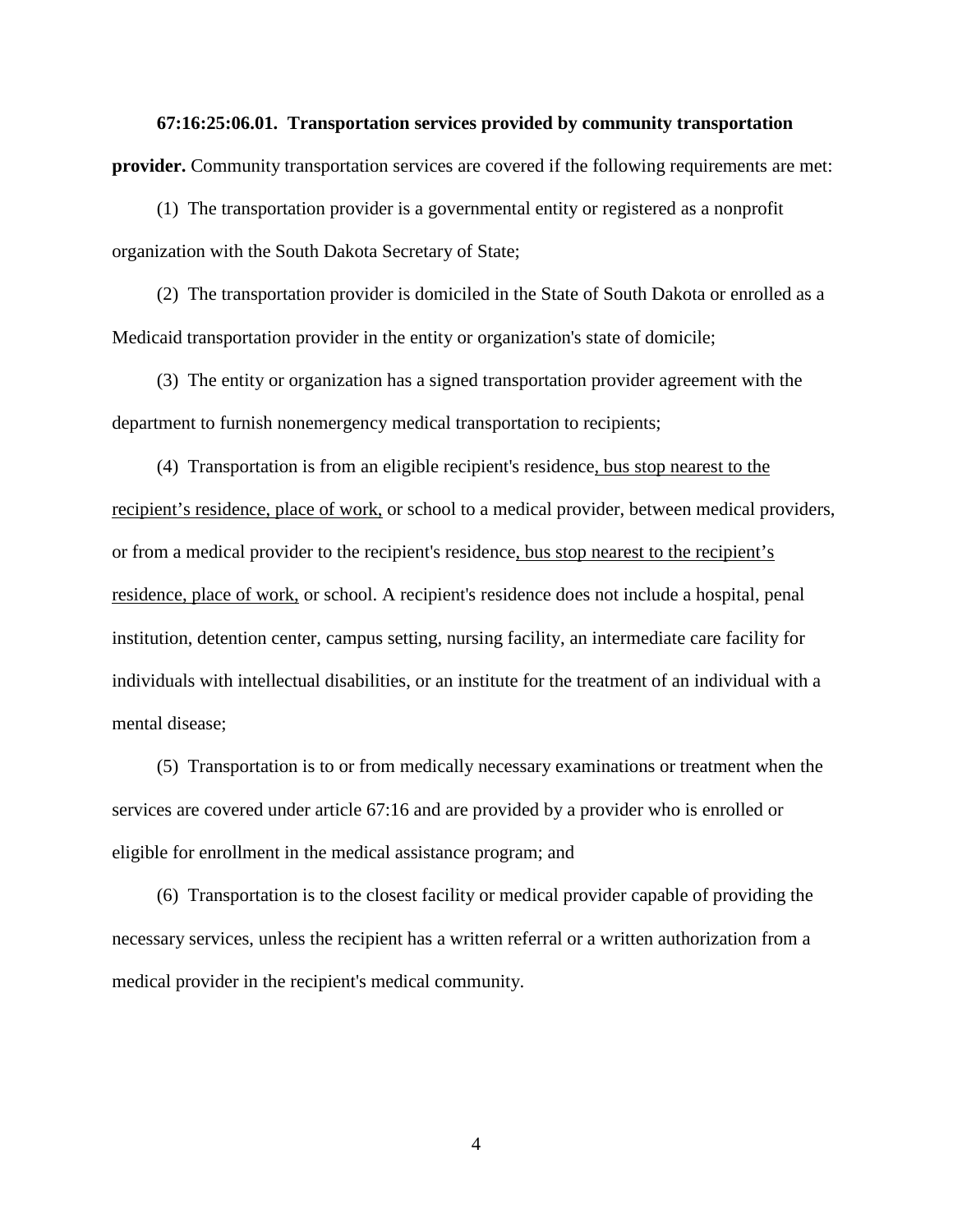**Source:** 16 SDR 234, effective July 1, 1990; 17 SDR 201, effective July 1, 1991; 20 SDR 126, effective February 10, 1994; 25 SDR 69, effective November 12, 1998; 26 SDR 157, effective June 7, 2000; 35 SDR 253, effective May 12, 2009; 40 SDR 122, effective January 8, 2014; 44 SDR 94, effective December 4, 2017.

**General Authority:** SDCL 28-6-1(1)(2).

**Law Implemented:** SDCL 28-6-1(1)(2).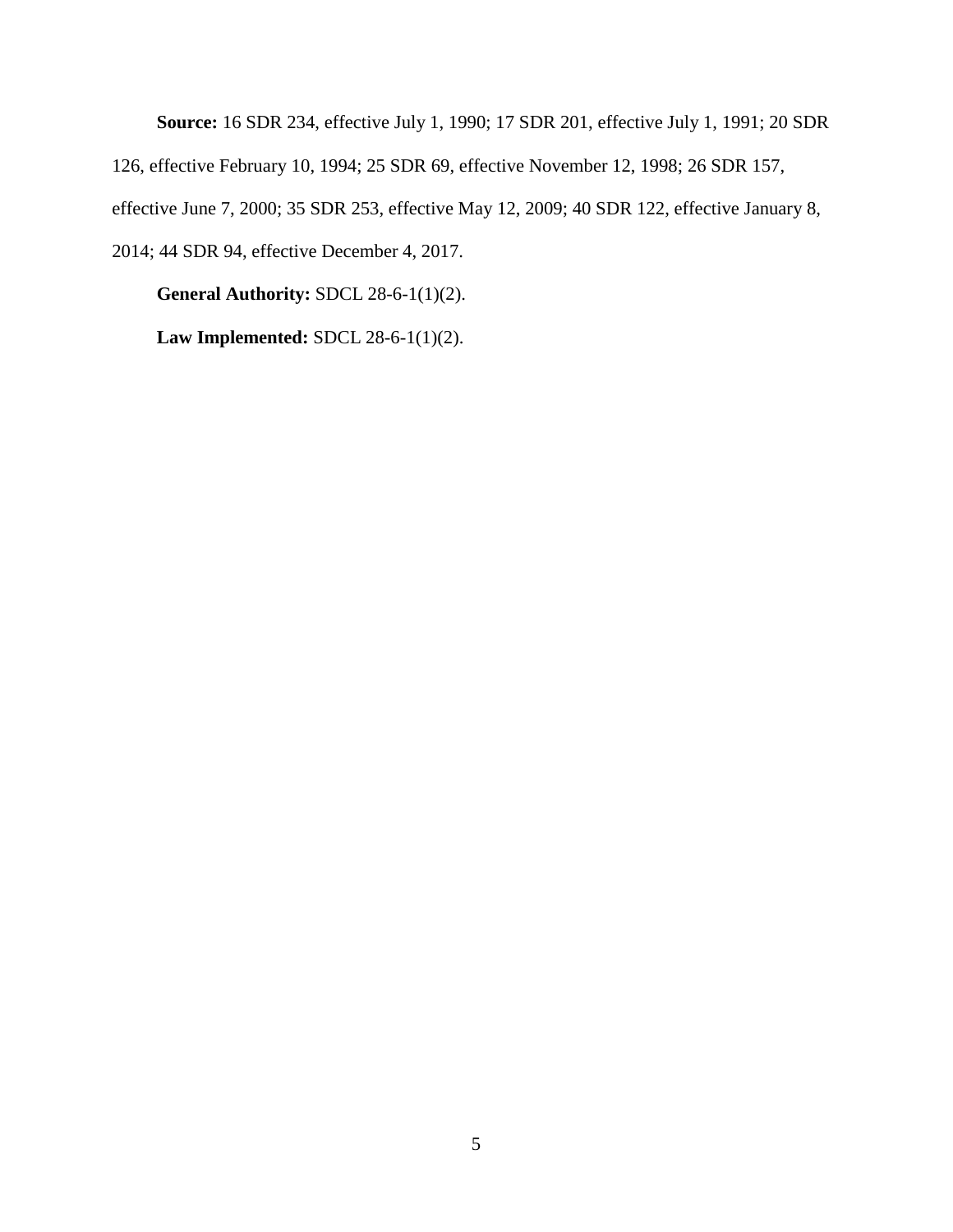**67:16:41:01. Definitions.** Terms used in this chapter mean:

(1) "Certified social worker - PIP," an individual certified under SDCL 36-26-17;

(2) "Certified social worker – PIP candidate" an individual as defined in § 20:59:01:01 who is licensed as a certified social worker under SDCL 36-26-14 and is working toward becoming a certified social worker – PIP under an approved supervision agreement as required by § 20:59:05:05;

(3) "Clinical nurse specialist," an individual who is licensed under SDCL 36-9-85 to perform the functions contained in SDCL 36-9-87;

(4) "Collateral contact," telephone or face-to-face contact with an individual other than the recipient receiving treatment to plan appropriate treatment, assist others so they can respond therapeutically regarding the recipient's difficulty or illness, or link the recipient, family, or both, to other necessary and therapeutic community support;

(3) (5) "Diagnostic assessment," a written comprehensive evaluation of a set of symptoms which indicate a diagnosis of a mental disorder and which meet the requirements of § 67:16:41:04;

(4) (6) "Family," a unit of two or more persons related by blood or by past or present marriage. A family may also include other individuals living either in the same household with the recipient, individuals who will reside in the home in the future, or individuals who reside elsewhere only if the individual's participation is necessary to accomplish treatment plan goals and are considered an essential and integral part of the family unit identified in the treatment plan;

(5) (7) "Group," a unit of at least two but no more than ten individuals who, because of the commonality and the nature of their diagnoses, can derive mutual benefit from psychotherapy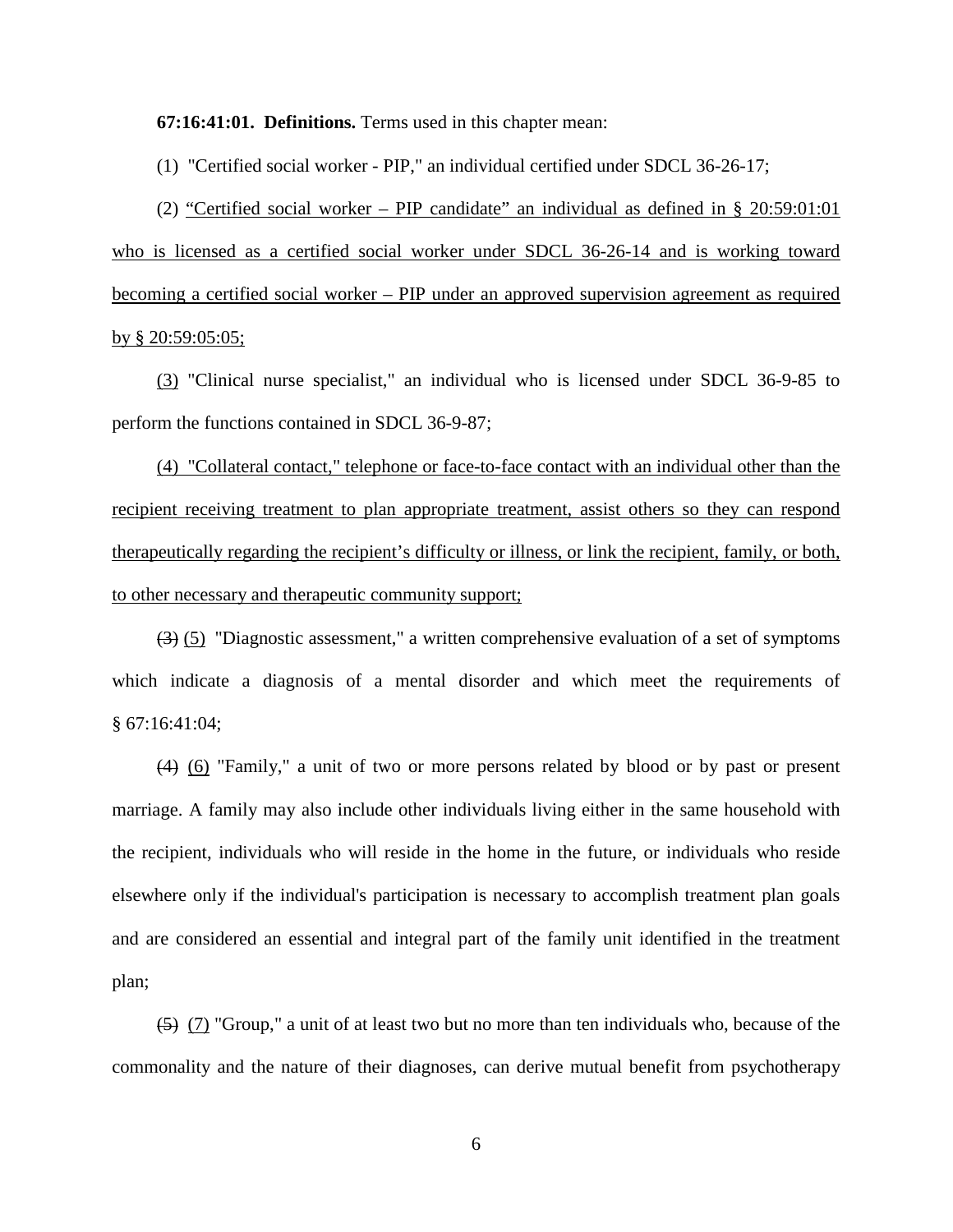and it can be demonstrated to be medically necessary for the individuals to jointly participate in order to accomplish treatment plan goals through a group psychotherapy session;

(6) (8) "Licensed professional counselor - mental health" "LPC-MH," an individual certified pursuant to SDCL 36-32-41 to 36-32-43, inclusive;

(9) "Licensed professional counselor working toward a mental health designation" an individual who is licensed as a licensed professional counselor pursuant to SDCL 36-32-13 and is working toward a mental health designation under the supervision required by SDCL 36-32- 42;

(10) "Licensed marriage and family therapist" an individual licensed pursuant to SDCL 36-33-9 or 36-33-18;

 $(7)$  (11) "Mental disorder," an organic disorder of the brain or a clinically significant disorder of thought, mood, perception, orientation, or behavior;

(8) (12) "Mental health services," nonresidential psychiatric or psychological diagnostic and treatment that is goal-oriented and designed for the care and treatment of an individual having a primary diagnosis of a mental disorder;

(9) (13) "Mental health treatment," goal-oriented therapy designed for the care and treatment of an individual having a primary diagnosis of a mental disorder;

 $(10)$  (14) "Psychologist," for services provided in South Dakota, a person licensed under SDCL 36-27A-12 or 36-27A-13; for services provided in another state, a person licensed as a psychologist in the state where the services are provided. For purposes of the medical assistance program, a person practicing under SDCL 36-27A-11 is specifically excluded;

(11) (15) "Psychotherapy," the face-to-face treatment of a recipient through a psychological or psychiatric method. The treatment is a planned, structured program based on a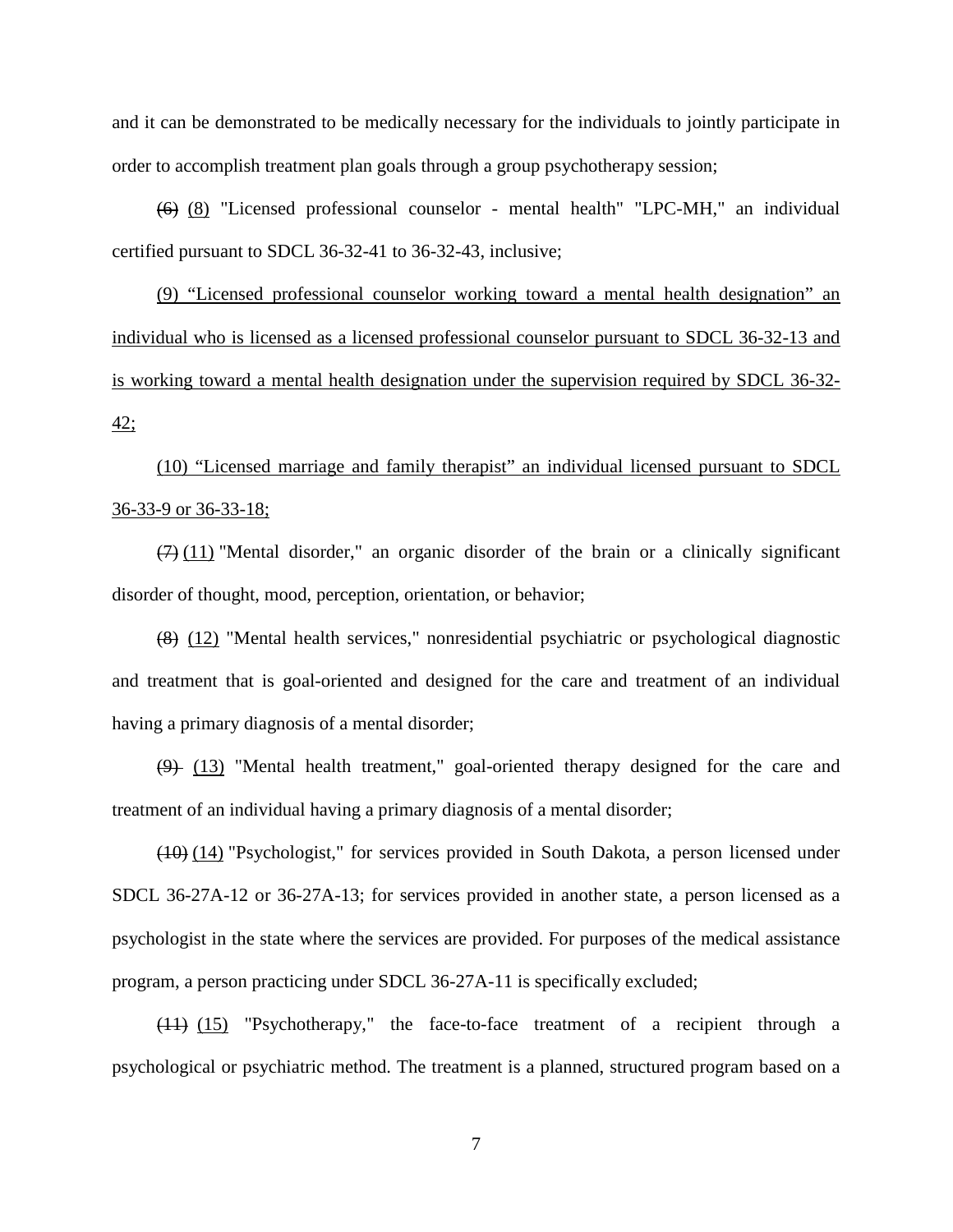primary diagnosis of mental disorder determined from a diagnostic assessment and is directed to influence and produce a response for a mental disorder and to accomplish measurable goals and objectives specified in the recipient's individual treatment plan;

(12) (16) "Psychotherapy session," a planned and structured face-to-face treatment episode between a mental health provider and one or more recipients; and

(13) (17) "Treatment plan," a written, individual, and comprehensive plan which is based on the information and outcome of the recipient's diagnostic assessment and which is designed to improve the recipient's mental disorder.

**Source:** 22 SDR 6, effective July 26, 1995; 26 SDR 168, effective July 1, 2000; 37 SDR 53, effective September 23, 2010.

**General Authority:** SDCL 28-6-1(1)(2)(4). **Law Implemented:** SDCL 28-6-1(1)(2)(4).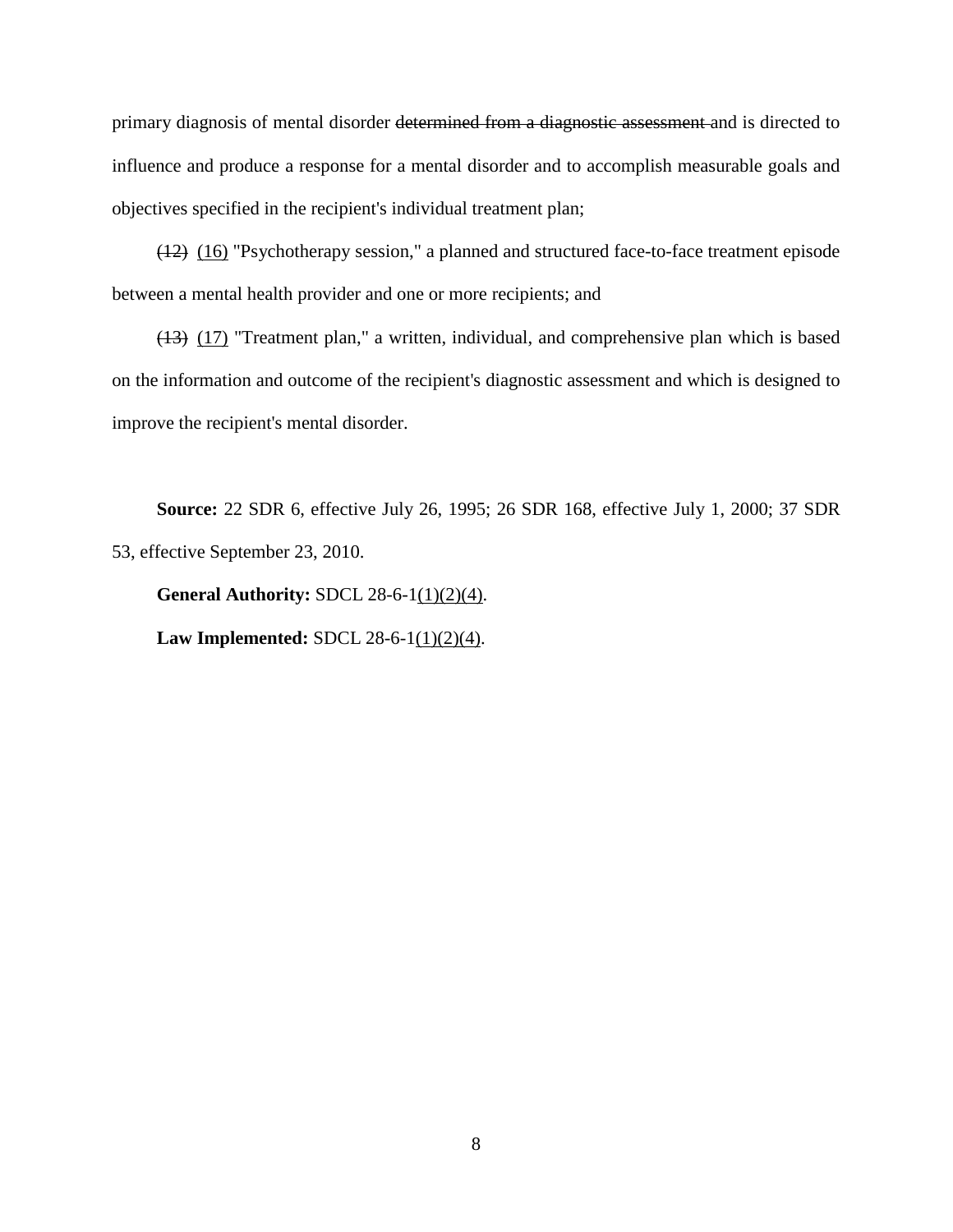**67:16:41:02. Mental health service requirements.** To be covered under this chapter, mental health services are limited to services established in this chapter which meet all of the following requirements:

(1) The mental health provider has prepared a diagnostic assessment according to § 67:16:41:04;

(2) The diagnostic assessment contains a primary diagnosis of one of the mental disorders specified in § 67:16:41:05;

(3) The mental health provider has prepared an individual treatment plan which meets the requirements of §§ 67:16:41:06 and 67:16:41:07;

(4) The mental health provider provides treatment directly to the recipient or via collateral contact;

(5) The treatment is documented in the recipient's clinical record according to § 67:16:41:08; and

(6) The treatment is medically necessary according to § 67:16:01:06.02.

Failure to meet all of the above requirements is cause for the department to determine the mental health services to be noncovered services.

**Source:** 22 SDR 6, effective July 26, 1995.

**General Authority:** SDCL 28-6-1(1)(2).

**Law Implemented:** SDCL 28-6-1(1)(2).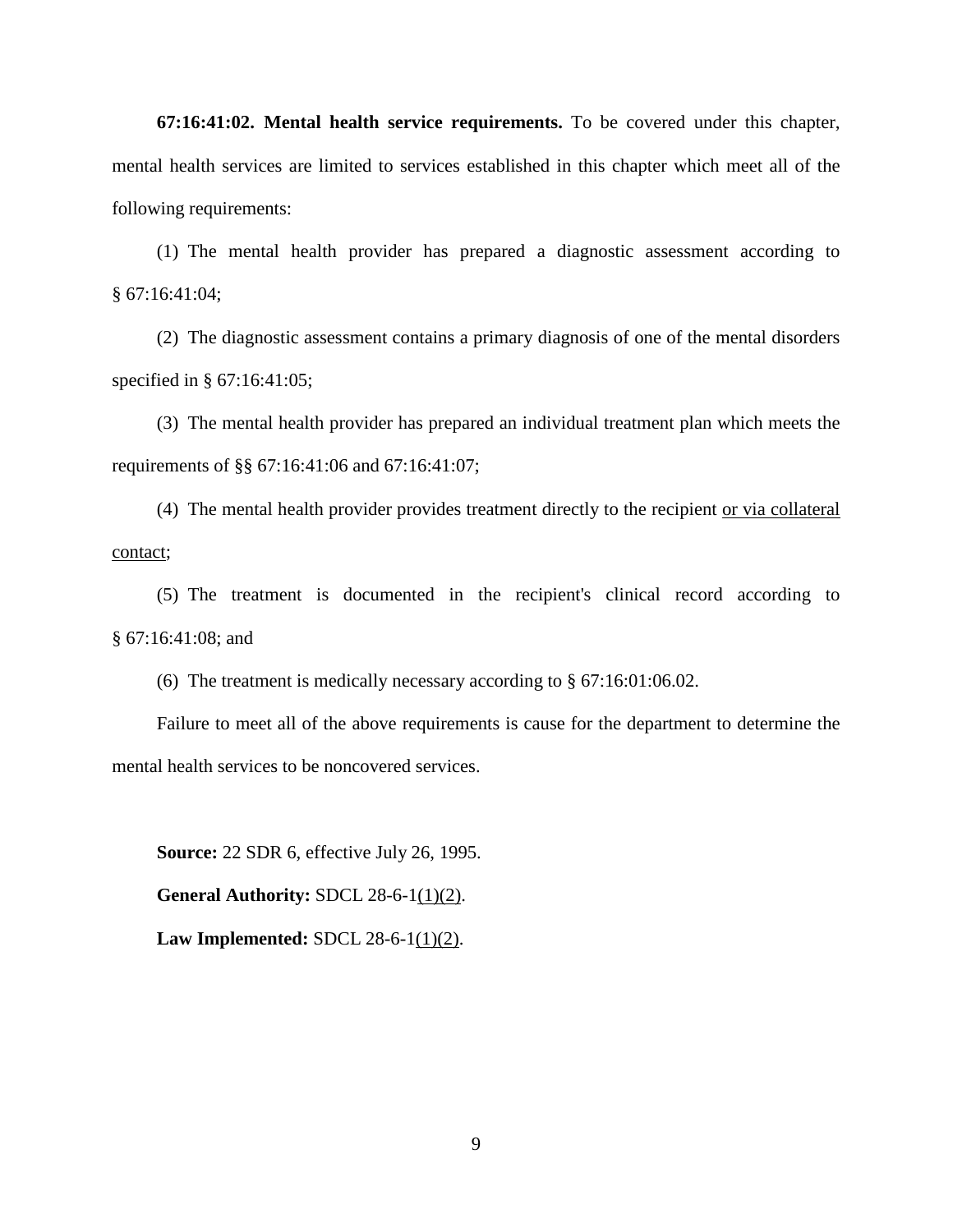**67:16:41:03. Mental health provider.** A mental health provider must be a psychologist, a licensed professional counselor - mental health, a licensed professional counselor working toward a mental health designation, a clinical nurse specialist,  $\Theta$  a certified social worker-PIP, a certified social worker – PIP candidate, or a licensed marriage and family therapist who has a signed provider agreement with the department to provide mental health services.

A mental health provider must have a National Provider Identification (NPI) number and may not provide services under another provider's medical assistance provider NPI number.

An individual who does not meet the certification or licensure requirements of the applicable profession may not enroll as a mental health provider or participate in the delivery of mental health services.

**Source:** 22 SDR 6, effective July 26, 1995; 26 SDR 168, effective July 1, 2000; 37 SDR 53, effective September 23, 2010; 40 SDR 122, effective January 7, 2014.

**General Authority:** SDCL 28-6-1(1)(2)(4). **Law Implemented:** SDCL 28-6-1(1)(2)(4).

**Cross-Reference:** Provider requirements, ch 67:16:33.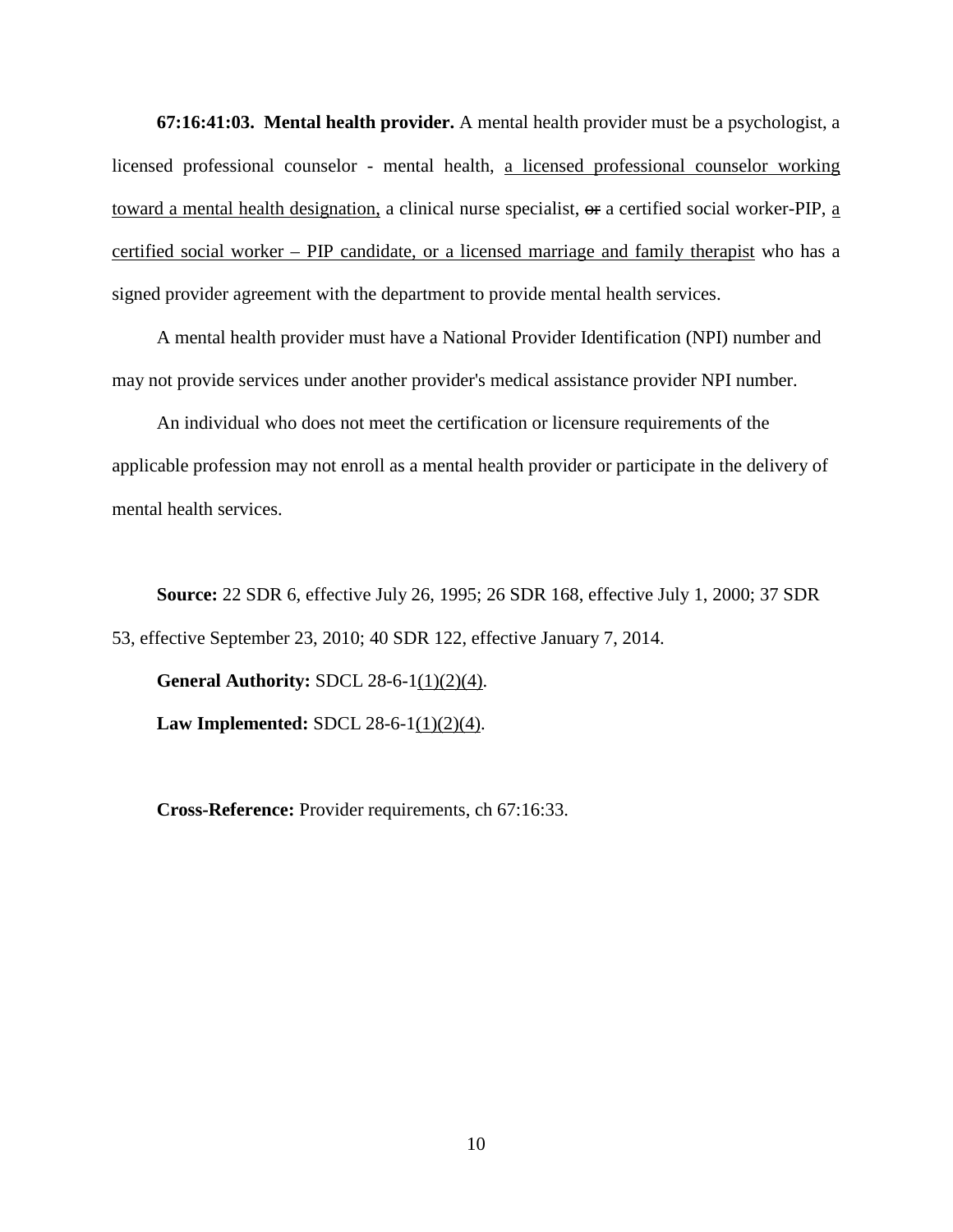**67:16:41:09. Covered mental health services -- Limits -- Payments.** Payment for mental health services is the lesser of the provider's usual and customary charge or the fee listed on the department's fee schedule website. If no fee is listed, payment is 40 percent of the provider's usual and customary charge.

Mental health services and associated rates of payment are subject to review and amendment under the provisions of § 67:16:01:28.

Payment for psychiatric therapeutic procedures is limited to those recipients who have been determined to have a primary diagnosis of a mental disorder according to the findings of the diagnostic assessment.

Time units are for face-to-face session times with the recipient or collateral contact and do not include time used for traveling, reporting, charting, or other administrative functions outside the scope of covered procedure codes.

If a recipient receives a combination of individual, family, or group psychotherapy, the The maximum allowable coverage for all psychotherapy services may not exceed the payment allowed for 40 hours of individual therapy in a 12-month period. For purposes of this limit, procedure codes without an associated time will be considered 1 hour.

The services covered under this chapter for children under the age of 21 are not subject to the limits contained in this section.

**Source:** 22 SDR 6, effective July 26, 1995; 25 SDR 104, effective February 17, 1999; 35 SDR 49, effective September 10, 2008; 37 SDR 53, effective September 23, 2010; 42 SDR 51, effective October 13, 2015.

## **General Authority:** SDCL 28-6-1(1)(2)(4).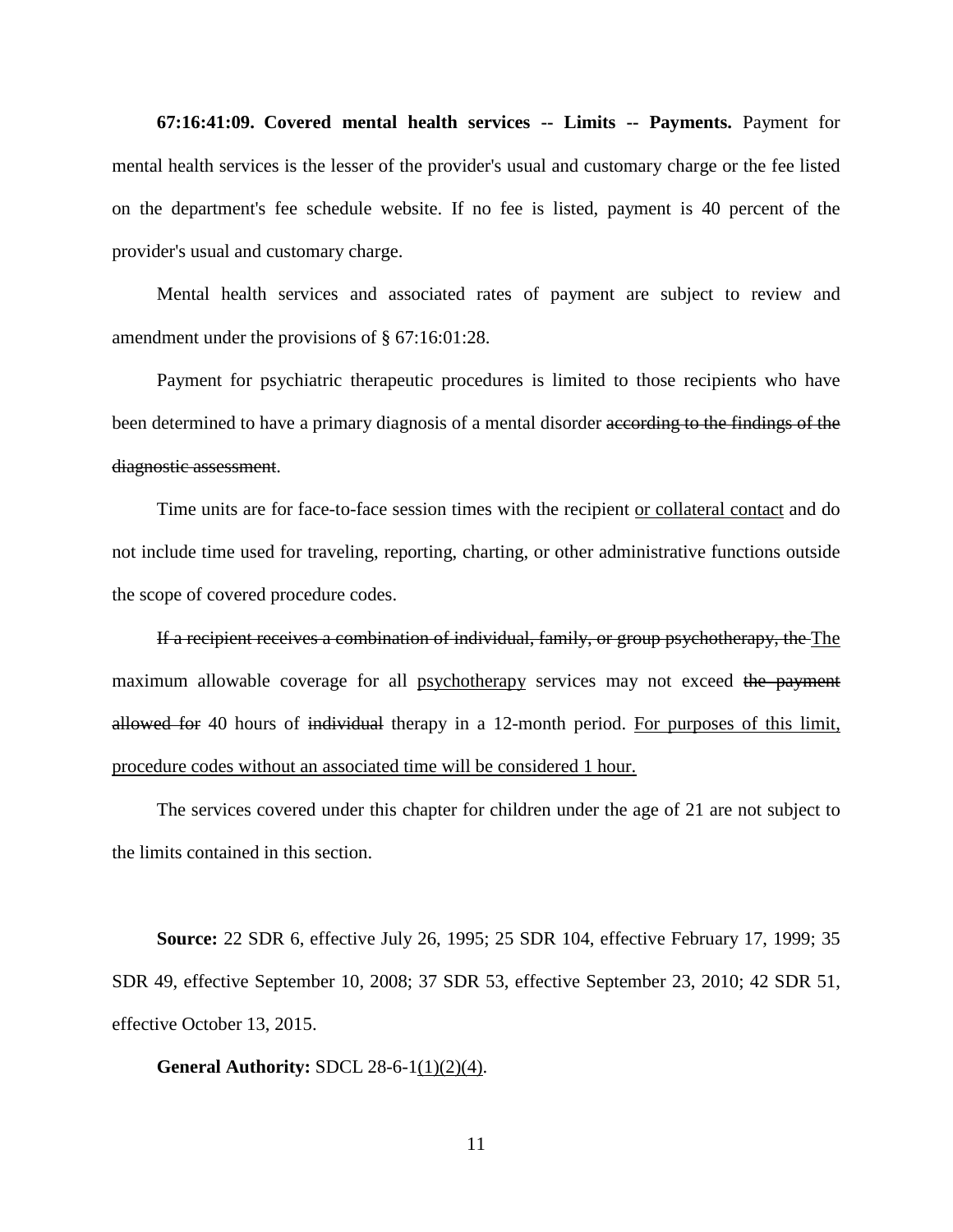Law Implemented: SDCL 28-6-1(1)(2)(4), 28-6-1.1.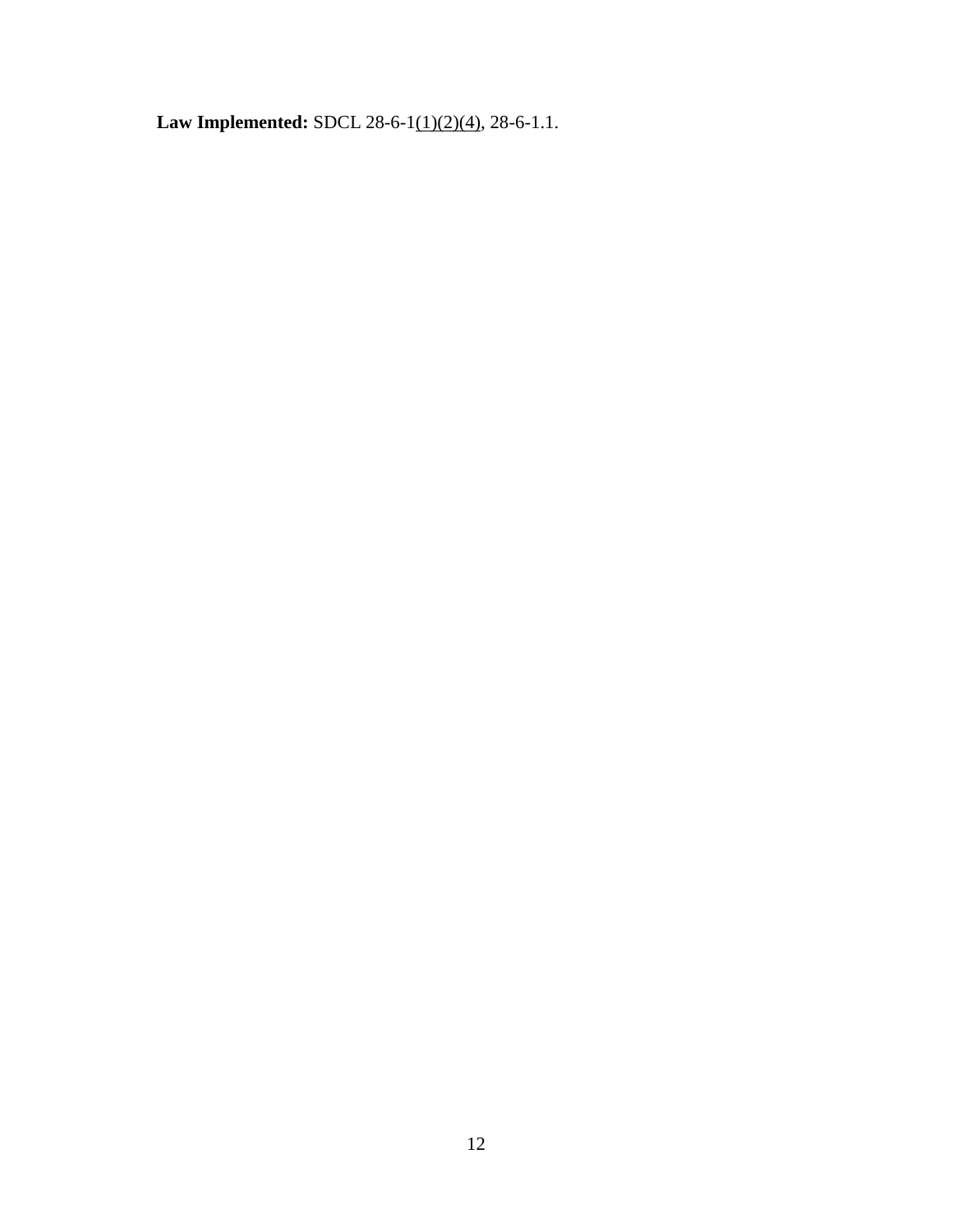**67:16:41:10. Noncovered services.** The department does not cover and the provider may not submit a claim for any of the following noncovered services:

(1) Mental health services not specifically listed in this chapter;

(2) Mental health treatment provided without the recipient physically present in a face-toface session with the mental health provider except for collateral contact;

(3) Treatment for a diagnosis not contained in § 67:16:41:05;

(4) Mental health treatment provided before the diagnostic assessment is completed;

(5) Mental health treatment provided after the fourth face-to-face session with the recipient if a treatment plan has not been completed;

(6) Mental health treatment provided if a required review has not been completed;

(7) Court appearance, staffing sessions, or treatment team appearances;

(8) Mental health services provided to a recipient incarcerated in a correctional facility;

(9) Mental health services provided to a recipient in an IMD or ICF/IID institution;

(10) Mental health treatment provided which does not demonstrate a continuum of progress toward the specific goals stated in the treatment plan. Progress must be made within a reasonable time as determined by the peer review entity;

(11) Mental health treatment provided which is not listed in the treatment plan or documented in the recipient's clinical record even though the service is allowable under this chapter;

(12) Mental health treatment provided to a recipient who is incapable of cognitive functioning due to age or mental incapacity or is unable to receive any benefit from the service;

(13) Mental health services performed without relationship to evaluations or psychotherapy for a specific condition, symptom, or complaint;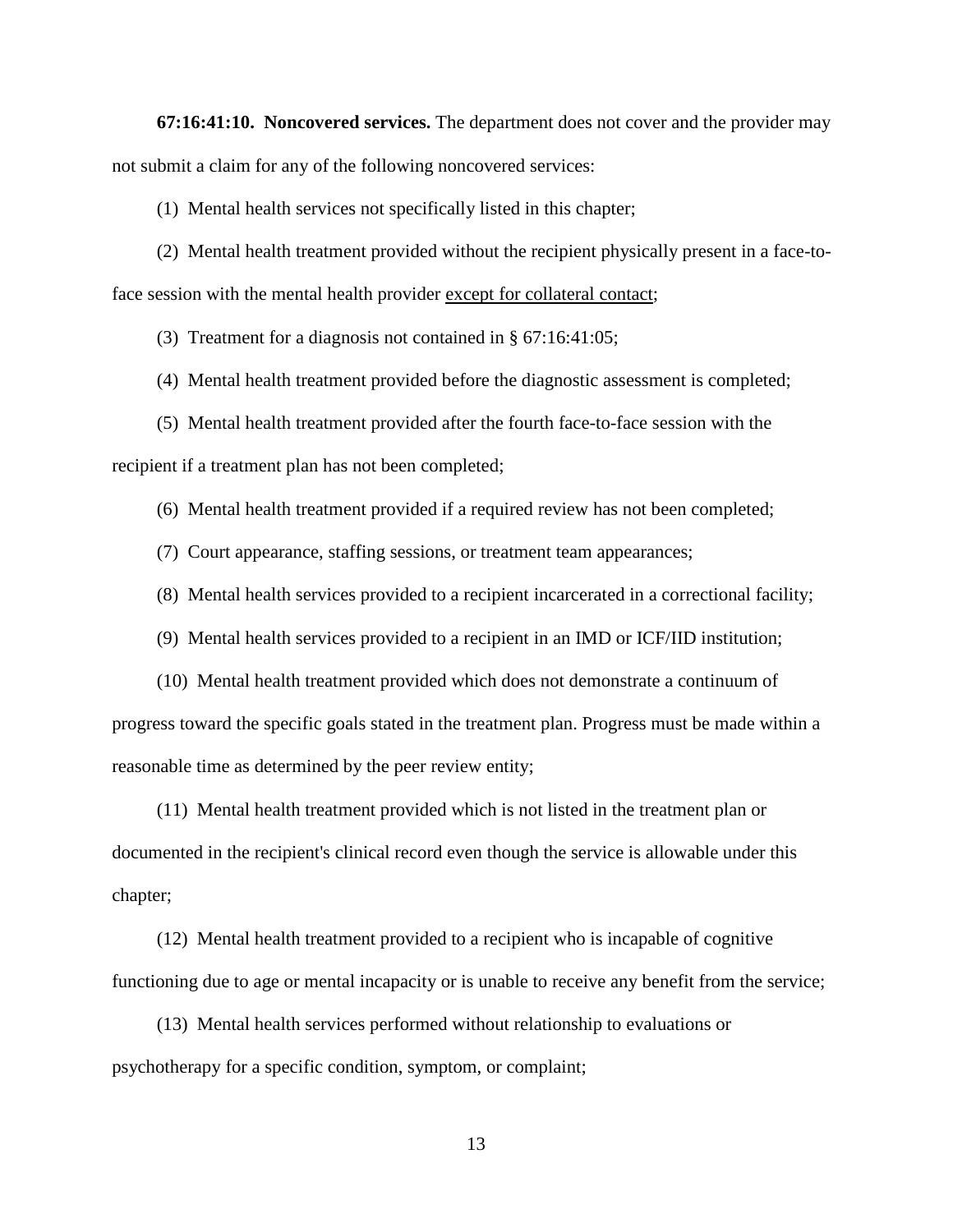(14) Time spent preparing reports, treatment plans, or clinical records outside the scope of covered procedure codes;

(15) A service designed to assist a recipient regulate a bodily function controlled by the autonomic nervous system by using an instrument to monitor the function and signal the changes in the function;

(16) Alcohol or drug rehabilitation therapy;

(17) Missed or canceled appointments;

(18) Interpretation or explanation of results of psychiatric, other medical examinations and procedures, or other accumulated data to family or another responsible person or advising them how to assist the recipient;

(19) Medical hypnotherapy;

(20) Field trips and other off-site activities;

(21) Consultations or meetings between an employer and employee;

(22) Review of work product by the treating mental health provider;

(23) Telephone consultations with or on behalf of the recipient except for collateral contact;

(24) Educational, vocational, socialization, or recreational services or components of services of which the basic nature is to provide these services, which includes parental counseling or bonding, sensitivity training, marriage enrichment, assertiveness training, growth groups or marathons, and psychotherapy for nonspecific conditions of distress such as job dissatisfaction or general unhappiness, activity group therapy, family counseling, recreational therapy, rolfing or structural integration, occupational therapy, consciousness training, vocational counseling, marital counseling, peer relations therapy, day care, play observation, sleep